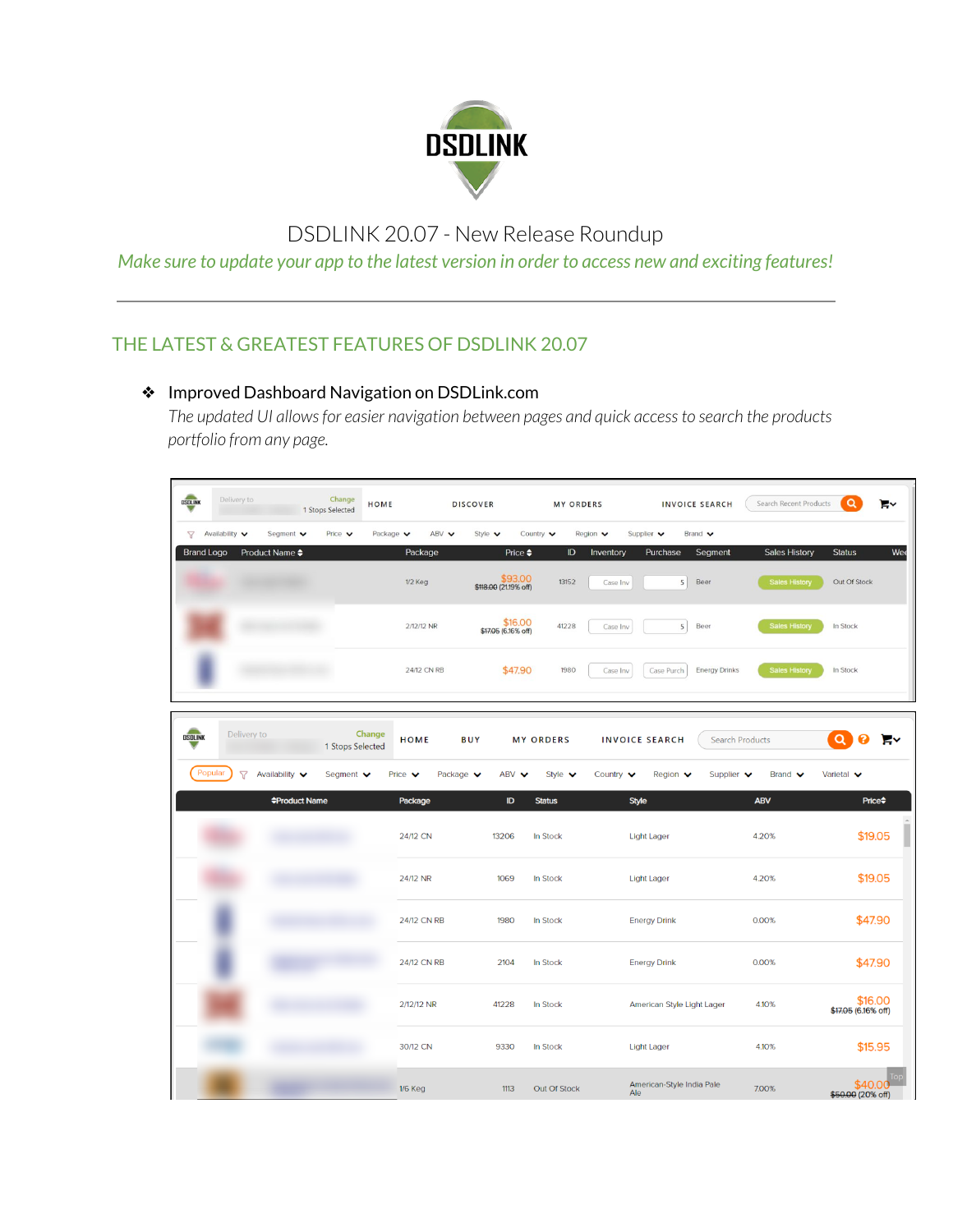| DSDLINK | Delivery to                        | Change<br>1 Stops Selected | HOME | <b>DISCOVER</b>         | BUY                           | <b>MY ORDERS</b> | <b>INVOICE SEARCH</b>      |
|---------|------------------------------------|----------------------------|------|-------------------------|-------------------------------|------------------|----------------------------|
|         | <b>For</b> Pioneer Test - Sterling |                            |      |                         |                               |                  | <b>V</b> Quantity Discount |
|         |                                    |                            |      | Package: 1/2 Keg        |                               |                  |                            |
|         |                                    |                            |      | Discount:<br>Ext Price: | \$25.00<br>\$0.00             |                  | Ŵ                          |
|         |                                    |                            |      | Package: 2/12/12 NR     |                               |                  |                            |
|         |                                    |                            |      | Discount:<br>Ext Price: | \$1.05<br>\$80.00             |                  | û                          |
|         | QTY:                               | 5                          |      | <b>TOTAL:</b>           | \$80.00                       |                  |                            |
|         | Backorder:                         | 5                          |      |                         |                               |                  |                            |
|         |                                    |                            |      |                         | Next Scheduled Delivery Date: |                  | Change Delivery -          |
|         |                                    |                            |      |                         |                               | Memo:            |                            |
|         | Total: \$80.00                     |                            |      |                         |                               | Save for Later   | <b>Place Order</b>         |

Enjoy easier navigation between the following dashboards:

- Discover
- Buy
- Shopping Cart
- My Orders

### ❖ Easily Sign Up for PayLink on DSDLink.com

*Desktop users can now enroll in PayLink/ACH, a touchless payment platform.*

|                                                                                                                                                                                                                                                                                                                                                                                                                                                                                                                                                                  |  | PayLink Sign Up |  |
|------------------------------------------------------------------------------------------------------------------------------------------------------------------------------------------------------------------------------------------------------------------------------------------------------------------------------------------------------------------------------------------------------------------------------------------------------------------------------------------------------------------------------------------------------------------|--|-----------------|--|
| <b>Concertibility</b><br>STEP <sub>1</sub><br>STEP 2<br>STEP 3<br>STEP 4<br>STEP 5                                                                                                                                                                                                                                                                                                                                                                                                                                                                               |  |                 |  |
| Authorization for Direct Payment via ACH (PayLink)<br>. Direct payment via ACH is the transfer of funds from your account for the purpose of making<br>a payment to the distributor.<br>. This service comes at no cost to you and is managed by the distributor's technology<br>provider.<br>. If you are currently making payments through Fintech or Control, PayLink is the free<br>alternative. If you are paying in any other way, PayLink is the way to automate your bill<br>payments.<br>· If you would like to proceed, please click 'Begin'.<br>Begin |  |                 |  |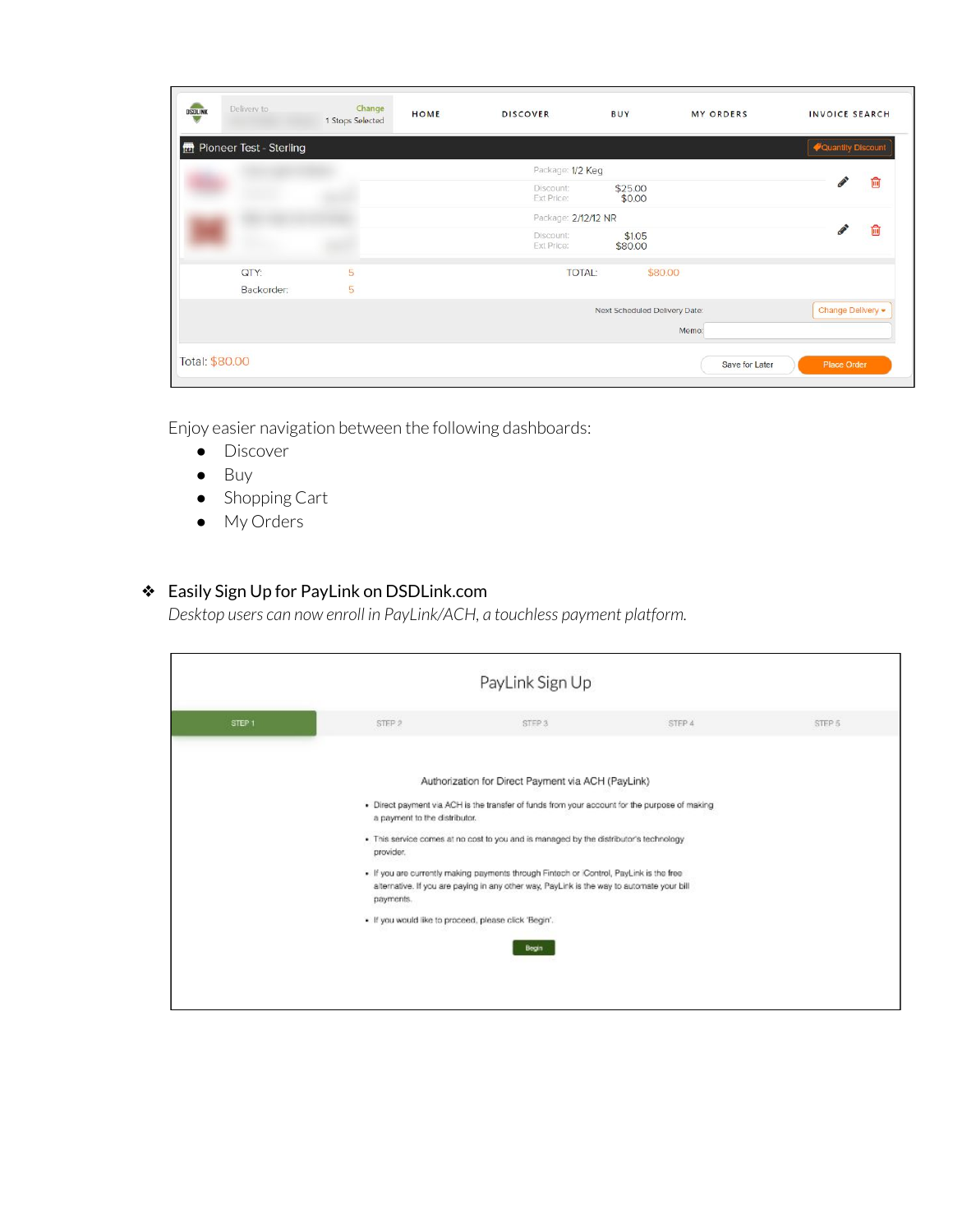|                   |                                                                                                                            | PayLink Sign Up                                                                           |                             |        |
|-------------------|----------------------------------------------------------------------------------------------------------------------------|-------------------------------------------------------------------------------------------|-----------------------------|--------|
| STEP <sub>1</sub> | STEP 2                                                                                                                     | STEP 3                                                                                    | STEP 4                      | STEP 5 |
|                   | <b>量 Select Business</b><br>■ Select a Distributor<br>& Full Name<br><b>Test Name</b><br>⊠ Email Address<br>test@gmail.com | Please enter the following information to initiate the PayLink setup:<br>Next<br>Previous | $\check{~}$<br>$\checkmark$ |        |

|                   |                                                                                                                    | PayLink Sign Up                                     |             |        |
|-------------------|--------------------------------------------------------------------------------------------------------------------|-----------------------------------------------------|-------------|--------|
| STEP <sub>1</sub> | STEP <sub>2</sub>                                                                                                  | STEP <sub>3</sub>                                   | STEP 4      | STEP 5 |
|                   | <b>Bank / Depository Name</b><br>9 Your Bank's Routing #<br>● My Bank Account is a<br>Checking<br>B Bank Account # | Payments will be processed on the payment due date. | $\check{~}$ |        |
|                   | Confirm Bank Account #                                                                                             | Next<br>Previous                                    |             |        |

→ To enroll in PayLink on DSDLink.com, please take the following steps:

- 1. Open the PayLink Sign Up dashboard
- 2. Click Begin on Step 1
- 3. Select the Customer & Distributor to setup PayLink
- 4. Enter banking information
- 5. Sign and confirm

6. PayLink authorization will be sent to the distributor to update the credit terms for the customer.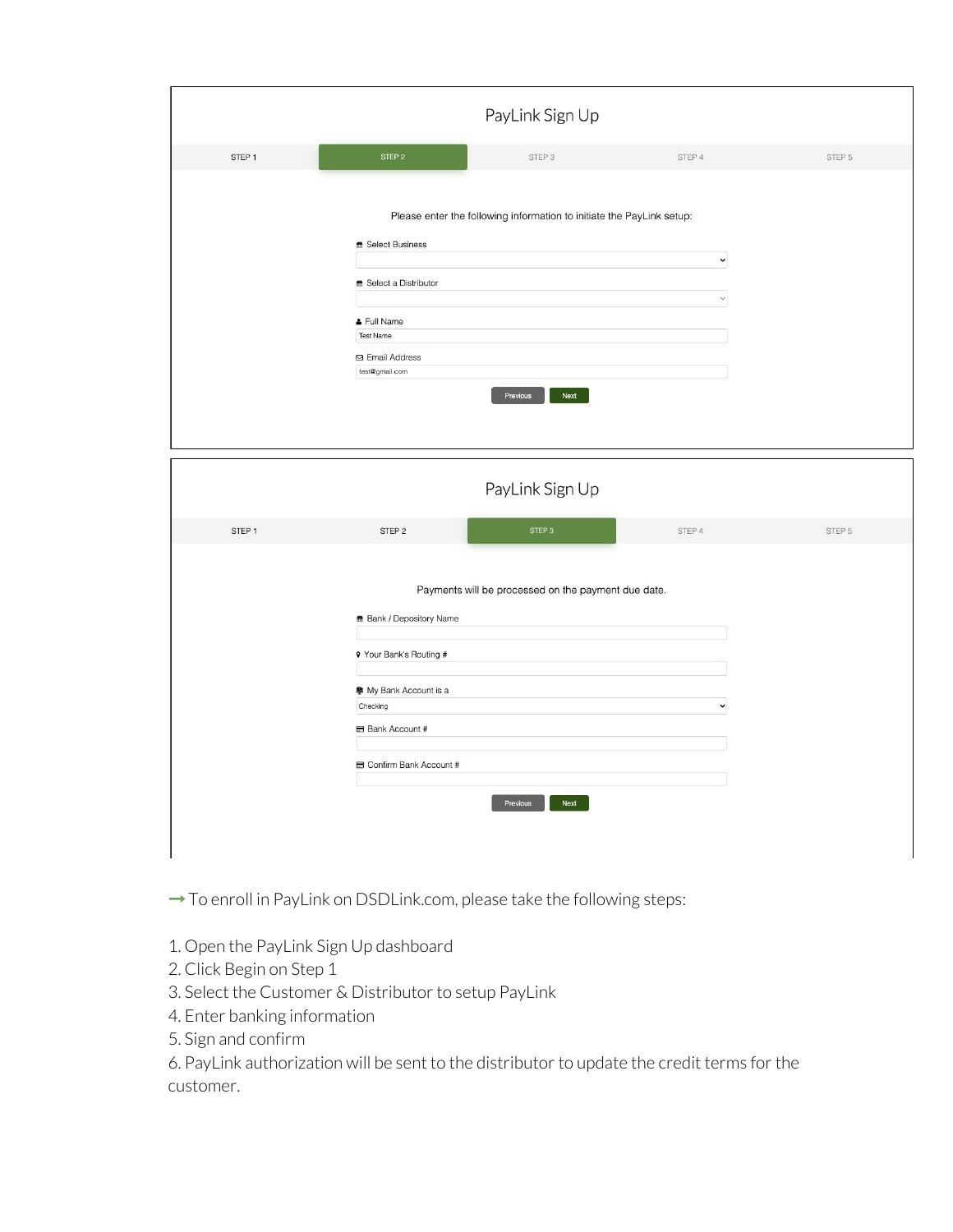#### ❖ Increased Ordering Accuracy

*Available Inventory is now automatically updated every 4 hoursin DSDLink which means greater ordering accuracy.*

#### ❖ Reliable Ordering with Stock Status Alerts

*Users will know right away if a product is available when placing an order.*

 $\rightarrow$  To use this feature, please take the following steps:

- 1. A Stock Status Alert message will display when placing an order to alert the user if any products in the shopping cart are now out of stock.
- 2. The message will display the product, order quantity, and updated stock status.
- 3. Any products that were ordered will update to a backorder if the product is now out-of-stock.
- 4. If any products were previously backordered due to an out-of-stock, these will now be ordered.
- 5. Users have the ability to edit the order or place the order from this message.

#### ❖ Streamlined User Management

*Keep user records"fresh" and easily add new employees/users or delete past employees/usersfrom the app.*

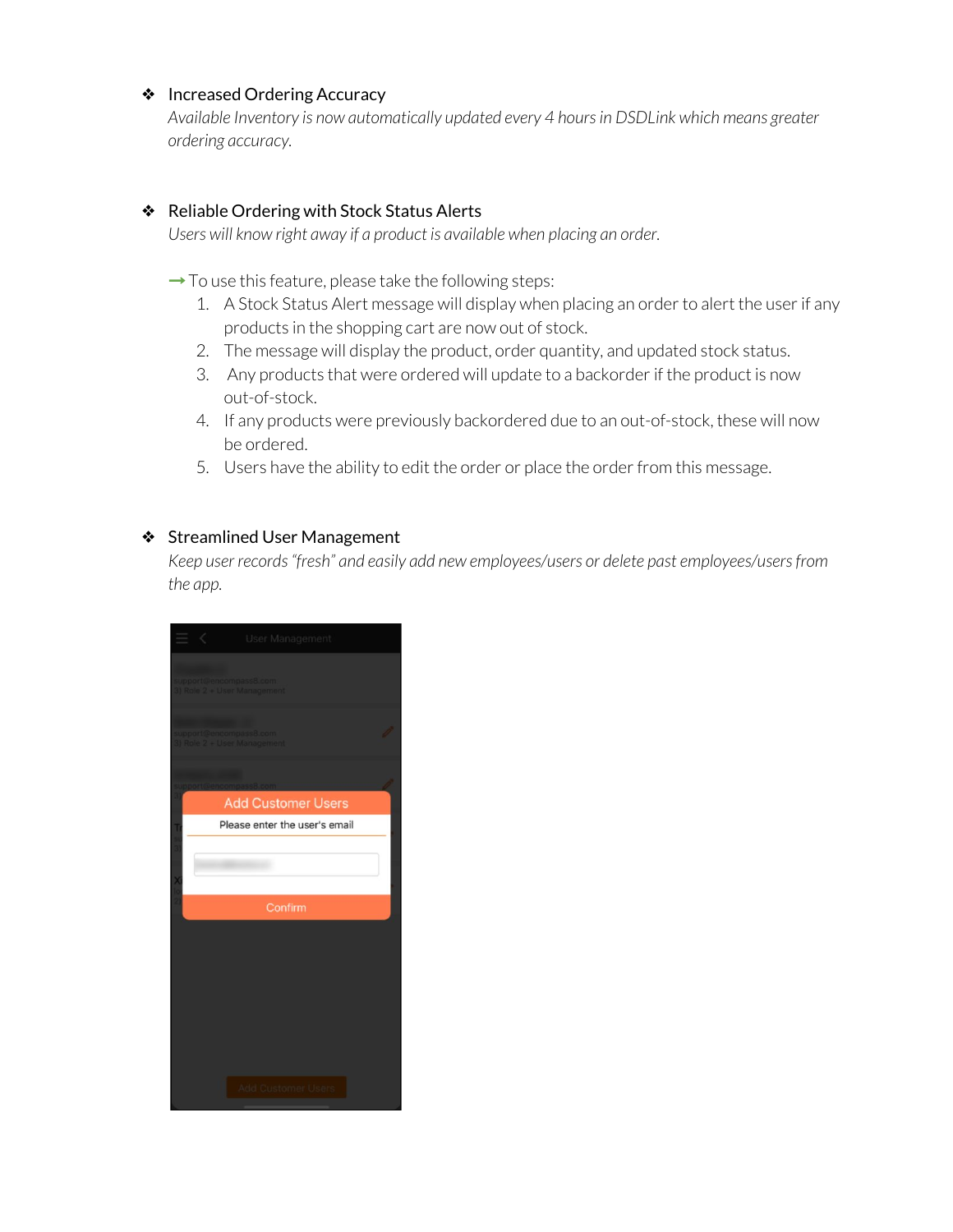$\rightarrow$  To use this feature, please take the following steps:

DSDLink Users can now Invite/Unlink users from the Settings and User Management page. The steps below detail the process.

Invite a User 1. Settings -> User Management 2. Enter the Name & Email and press Invite User

Unlink from a Customer

1. Settings -> Unlink

2. User will be returned to the home page to select another customer or add a link.

#### ❖ Increased User Security

*Restrict accessto customerslinked to multiple distributorsto usersthat are already linked. These users can invite other users and manage their permissions.*

| ∢                             | Attention                                                                                                                                                  |               |
|-------------------------------|------------------------------------------------------------------------------------------------------------------------------------------------------------|---------------|
|                               | Attention:                                                                                                                                                 |               |
| **<br>supp***@encompass8.com, | Beverage** is linked to multiple distributors.<br>Please reach out to this user to add additional users through<br>the User Management section in DSDLink: |               |
|                               | You need to notify these users :                                                                                                                           |               |
| supp***@encompass8.com        |                                                                                                                                                            | <b>NOTIFY</b> |
|                               | <b>Recover Account</b>                                                                                                                                     |               |

 $\rightarrow$  To use this feature, please take the following steps: